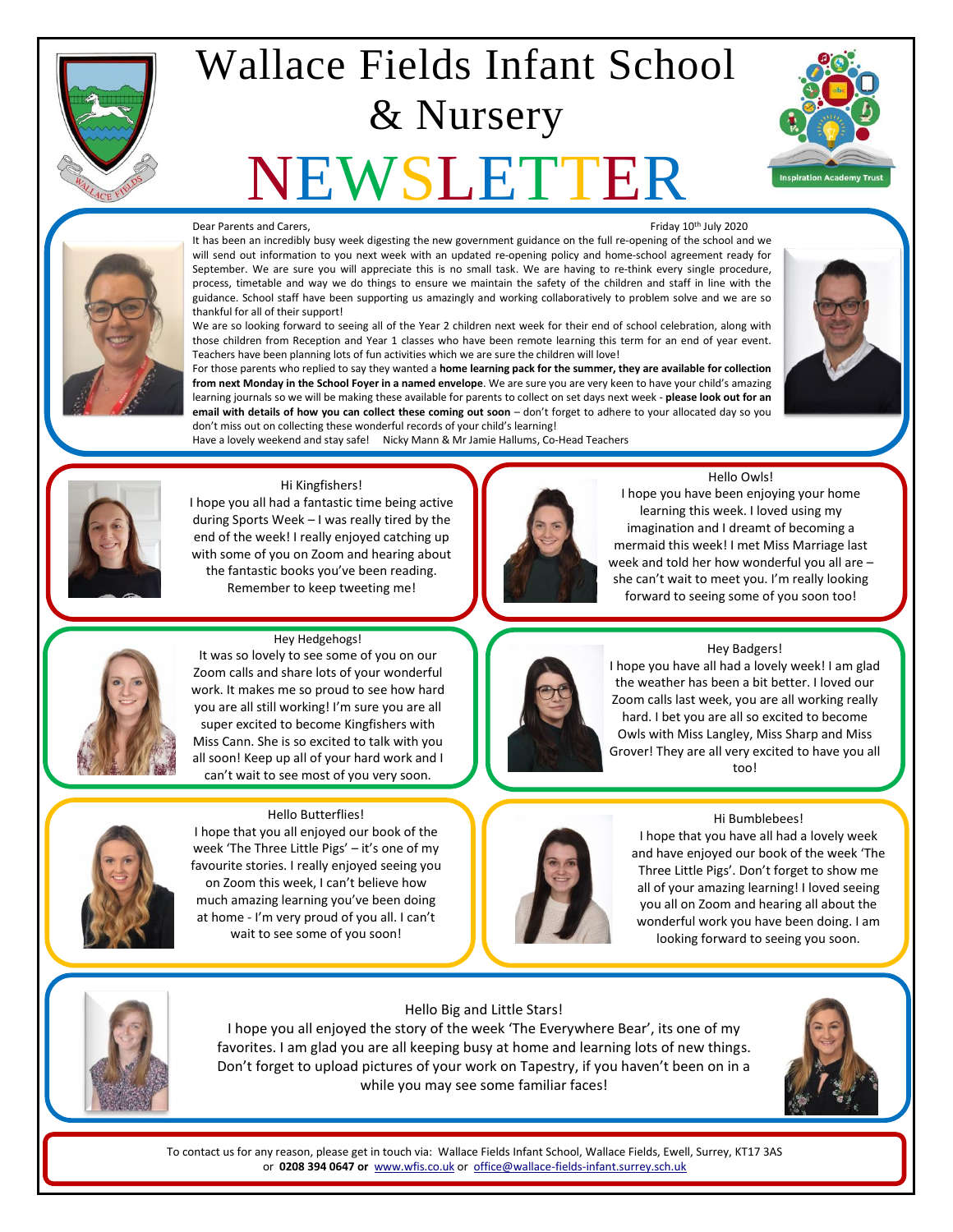# Golden Ticket

Well done to the children who won a Golden Ticket this week for their efforts and achievements (see below)! Keep up the great work everyone & we look forward to finding out who will be our golden ticket winners next week!

# Owl Class

Well done Theo for using this time at home to practise and improve your handwriting in time for Year 3. I think your teacher will be amazed by it.

You have made me very proud!



## Kingfisher Class

Well done to Kasper for creating this fantastic world made from food inspired by Carl Warner – how wonderful it would be to live in this world?!





### Well done to Sophie for accessing Purple Mash regularly. You are working really hard at home – keep it up, you're making me so proud!

# Badger Class North Hedgehog Class



Leo has been working so hard at home and has been very creative and made his own key ring! Leo talked about how he made his key ring and said that 'it was tricky and we had to follow all the instructions in the right order'. This shows that Leo kept trying even when things were difficult! Well done, Leo, keep up all of your hard work and determination!

# Bumblebee Class

Well done to Olivia for creating her very own story map, using pictures to show what happened in each part of the story. Well done, keep up all of your amazing learning!

# **Butterfly Class**

A huge well done to Zemirah for all of her hard work with her reading. Zemirah has been demonstrating excellent effort and resilience with her reading on Bug Club. Keep up all of your amazing learning!

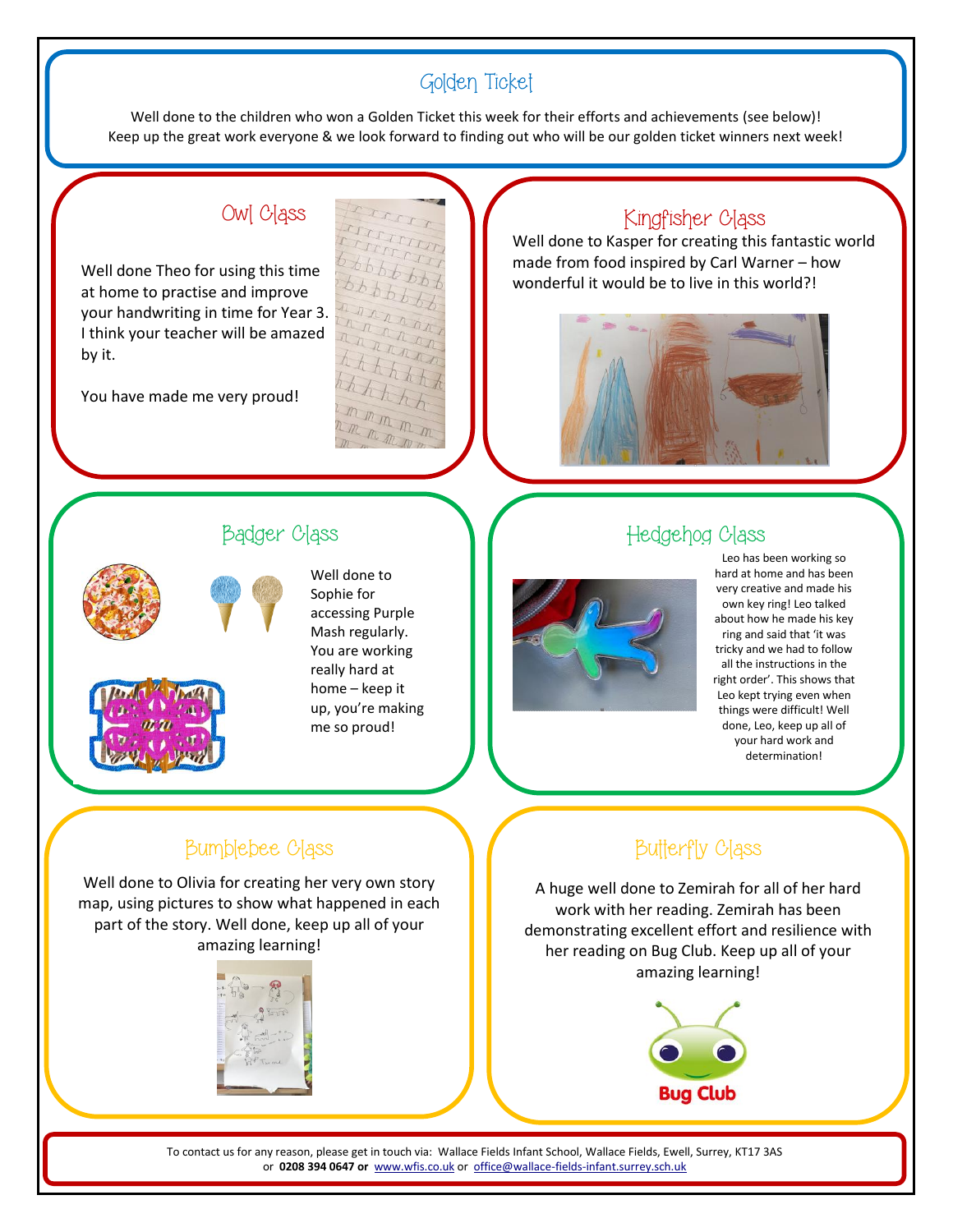# s Sports Week 2020! We hope you all enjoyed Sports Week! It was great to see lots of you participate from home. The children at school also had so much fun watching the videos and participating in the competitions and challenges. As a school we walked, ran, scooted, and cycled ………… 648 miles! That is amazing! Well done to everyone who joined in; what a great team we are! Bumblebee Class Well done to Kyle who has been trying very hard with all of his home learning. Kyle has been enjoying completing his writing, maths and spelling tasks! Keep up all of your amazing work. I am very proud of you. Butterfly Class Well done to Grayson for all of the amazing home learning you've been doing at home! Grayson recently went to the beach and collected shells to create his very own beach picture! Keep up all of your brilliant learning Grayson!

See below for the winners of the competition…

|                  | Tuck jumps | Star jumps | Throwing and catching |
|------------------|------------|------------|-----------------------|
| <b>Butterfly</b> | Eliana     | Luke       | Alex                  |
|                  | Finlay     | Aashna     | Hana                  |
| <b>Bumblebee</b> | George H   | Ella       | Shibaani              |
|                  | Millie     | Jordan     | Blake                 |
| Badger           | Sean       | Connor     | Ivy                   |
|                  | Poppy      | Hannah     | Oz.                   |
| Hedgehog         | Daniel     | Olivia     | Matteo                |
|                  | Imogen     | Ali        | Phoebe                |
| Owl              | Aaron      | Sienna     | Stanley               |
|                  | Jessie     | Cassius    | Suria                 |
| Kingfisher       | Damon      | Jessica    | Charlotte             |
|                  | Mahlia     | Fraser     | Charlie               |

Well done! Your certificates will be available for you to collect from the school office lobby. Well done to everyone who joined in and even if you didn't win, you should be very proud of the fact you took part and tried your best. We are glad you all enjoyed Sports Week; even if it was a little different this year!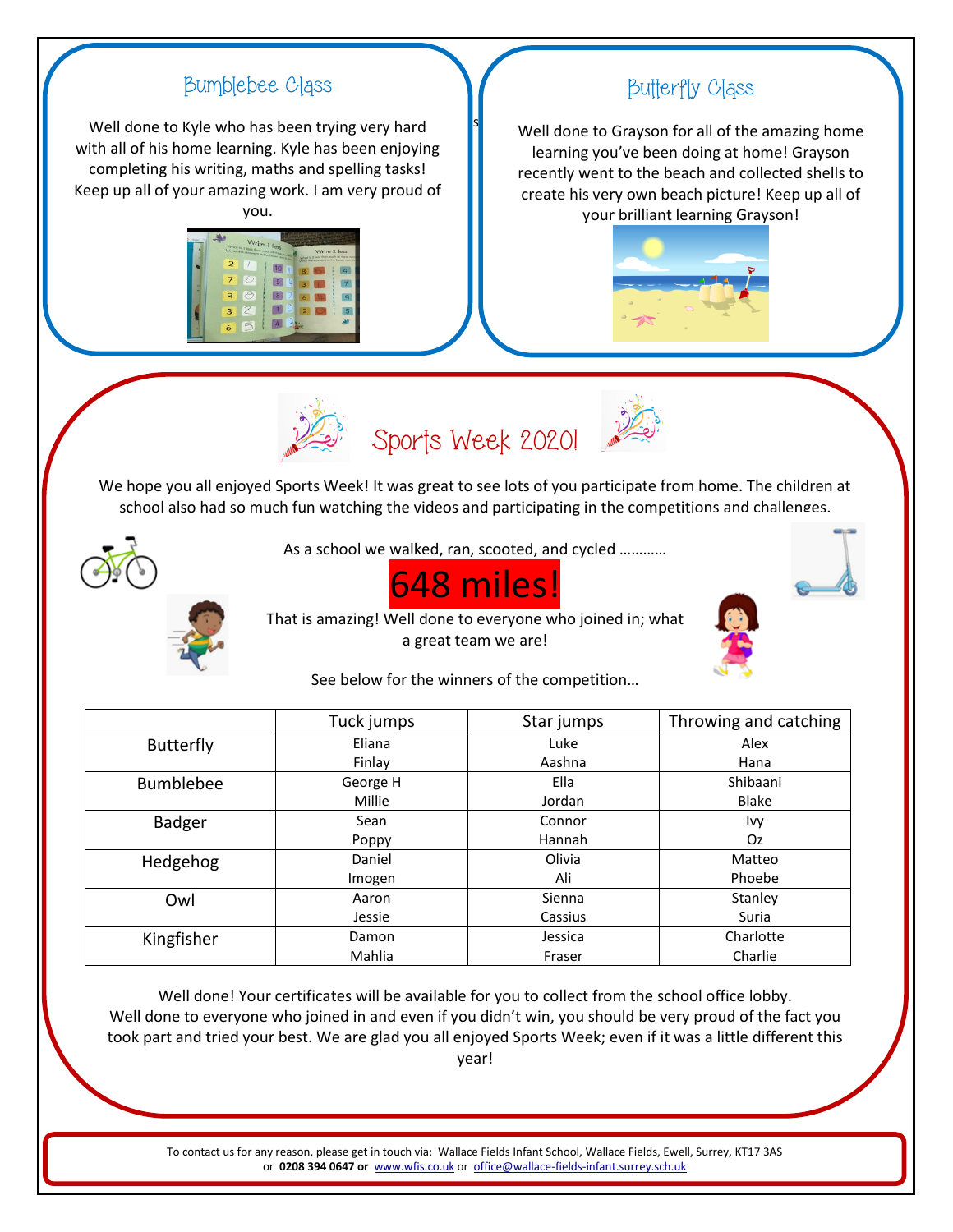

.

Well done to our joint winners from last week – Badger and Hedgehog class you are superstar readers!

## SCL Summer Holiday Club

SCL's Club Energy is all about fun and enjoyment! So whether your child is sporty or creative or both, you can be sure that they will be entertained and engaged throughout their time with us. The Club Energy programme is a multi-activity, Ofsted-registered childcare provision, offering a wide variety of choice for all ages and abilities – including fun games, team sports, arts and crafts, drama and dance workshops and outdoor pursuits in one fun-filled programme. Pleas[e click here](http://fluencycontent2-schoolwebsite.netdna-ssl.com/FileCluster/WallaceFields/MainFolder/documents/SCL-Flyers/SCL-Summer-2020---Wallace-Fields-Infant-School-1.pdf) for more information.

# PTA Fundraiser T-shirts

Thank you so much to everyone who supported this fundraising event. We hope you will love your purchase!

**T-Shirts are expected to be delivered next week so please do look out for an email letting you know your collection date!**

The PTA will have a table set up **outside the Exit Gate** in the school playground for you to collect your t-shirts.

If you child is not in school you are able to collect your t-shirts between 2.30pm and 3pm on the given date.



# CAMHS Early Intervention Team

During these unprecedented times, we are aware that many young people may experience heightened anxiety. Although some of this anxiety is normal, we are aware that these feelings may be new and unpleasant.

CAMHS Early Intervention Team have therefore created some webinar presentations to support you as parents, in supporting your child(ren) with understanding anxiety, and some strategies to manage anxiety with the current circumstances of COVID and Lockdown in mind.

Please [click here](http://fluencycontent2-schoolwebsite.netdna-ssl.com/FileCluster/WallaceFields/MainFolder/documents/Newsletters/Attachments-2019-20/100720/CAMHS-Early-Intervention-letter-to-parents-Parent-webinars-Anxiety-and-Transition-in-relation-to-Covid19-v1-24-June-2020.pdf) for further information.

## Book Amnesty

As we are fast approaching the end of the school year, it is time for a book amnesty!

Could I please ask for all parents and children to have a good look at home for any school reading books you may have and bring them into school by **Friday 17th July 2020.**  There are two large boxes in the School Office Foyer for you to return any library or reading books you may have at home.

If your child is home learning at the present time, but will be attending their allocated time at school on Monday 20th or Tuesday 21st July 2020, they are able to bring these into school with them.